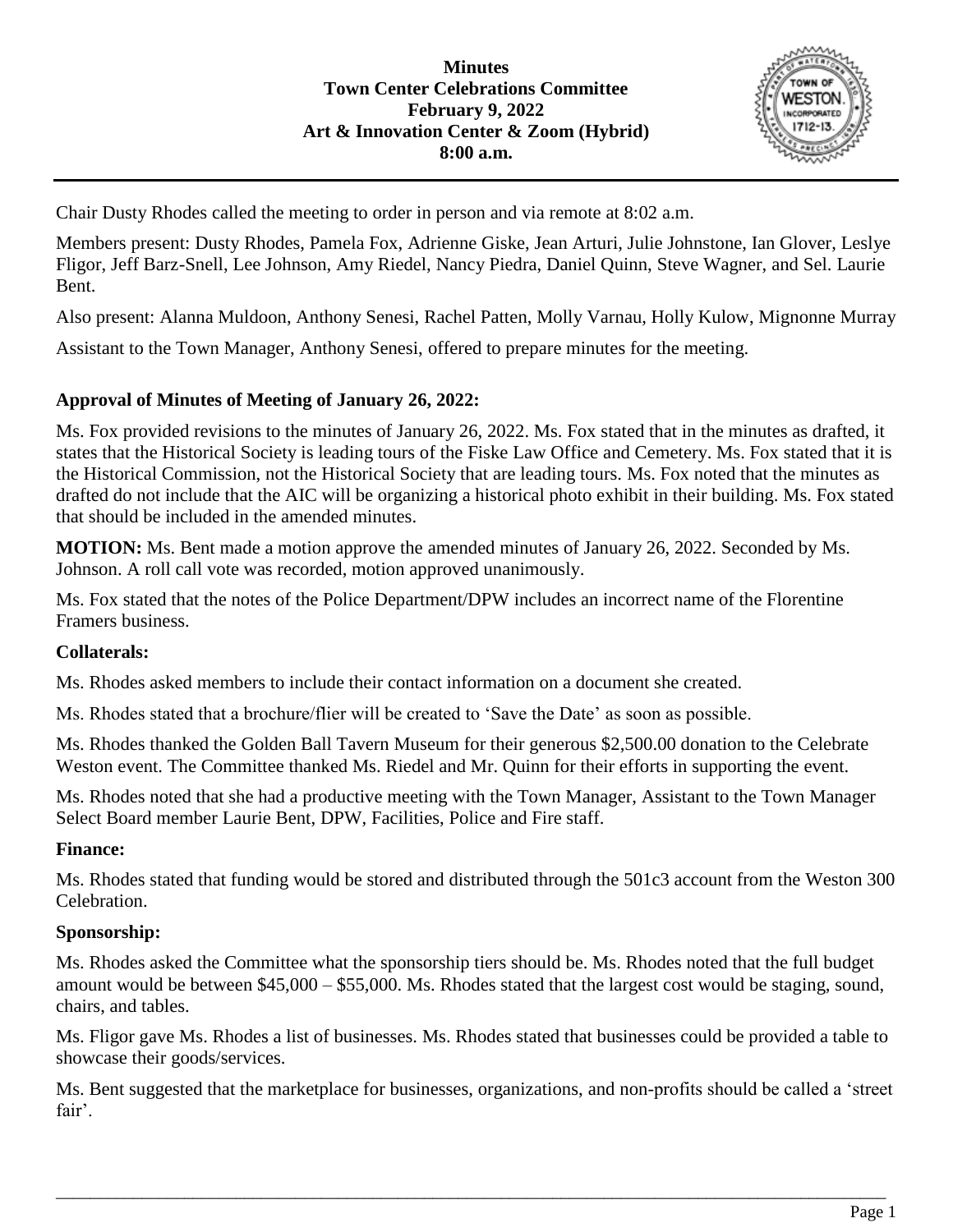There was discussion regarding how much businesses should be asked to pay for a table at the street fair. Mr. Wagner stated that the levels of \$500, \$1,000, \$2,500, and \$5,000 are attainable. Mr. Wagner noted that substantial sponsors would like to have significant promotion.

Ms. Fligor noted that the businesses suffered due to the COVID-19 pandemic and the construction of the Town Center. She noted that it may be too much of an ask for businesses to contribute more than \$250.00 for a table. Ms. Fligor noted that private donors would be able to contribute more.

Ms. Rhodes reiterated that businesses who contribute \$250.00 would have a program advertisement, physical equipment (tables/chairs/linens) for the street fair.

Ms. Giske noted that larger businesses may be interested in donating more than \$250.00.

Ms. Rhodes noted that a sponsorship pyramid for businesses who are willing to donate more that \$250.00 would make sense.

Ms. Rhodes asked the Committee if it would be acceptable to have non-profits and organizations to be apart of the street fair for a lesser amount. Ms. Fligor disagreed and stated that most organizations and private clubs would be able to pay \$250 or more for a table at the street fair.

Ms. Fligor proposed to the Women's Community League that they give \$2,500 for the event.

Ms. Bent proposed that non-profits, clubs, and organizations could pay a suggested amount to participate in the street fair.

Ms. Rhodes stated that she will create a flier before the next Committee meeting.

Ms. Rhodes stated that the street fair will occur between Florentine Framers on Boston Post Road and the intersection of Boston Post Road and Center Street.

Ms. Rhodes stated that individual donors will be listed as well.

Ms. Johnstone asked if independent schools would be allowed to have a street fair table to promote their school. Ms. Rhodes said yes.

# **Operational Plan:**

Ms. Rhodes stated that Spring Fling would occur between 9:00 a.m/10:00 a.m. until 2:00 p.m. on the east side of Town Green. Ms. Rhodes stated that she has a meeting with Eunice Feller. Mr. Glover asked to be a part of the meeting.

Ms. Rhodes stated that a parade would occur at 10:00 a.m. Ms. Rhodes stated that Boston Post Road would be closed between Colpitts Road and School Street. Ms. Rhodes stated that section of Boston Post Road would be closed between 10:00 a.m. and 4:00 p.m.

Ms. Rhodes stated that antique classic cars will be apart of the parade and then the cars would be displayed in the 20 parking spaces on the west side of Town Green.

Ms. Rhodes stated that a commemoration ceremony would occur at 11:00 a.m. Ms. Rhodes stated that the program would be 25 minutes. Ms. Rhodes stated that the ceremony would occur in the Josiah Smith Tavern parking lot. Ms. Rhodes stated that the speakers would be facing west. Ms. Rhodes stated that the stage at the Josiah Smith Tavern parking lot would be active with music and entertainment.

Ms. Arturi stated that photographic displays would be in the AIC as well as tours of the facilities.

Ms. Fox stated that an exhibit titled, *History Under One Roof: The Evolution of the Josiah Smith Tavern* will be on display inside the Josiah Smith Tavern. Ms. Fox stated that the Historical Society has been planning the exhibit for than a year.

Ms. Rhodes asked Ms. Fox and Ms. Arturi each to create a paragraph outlining what exhibits and events are occurring in the locations.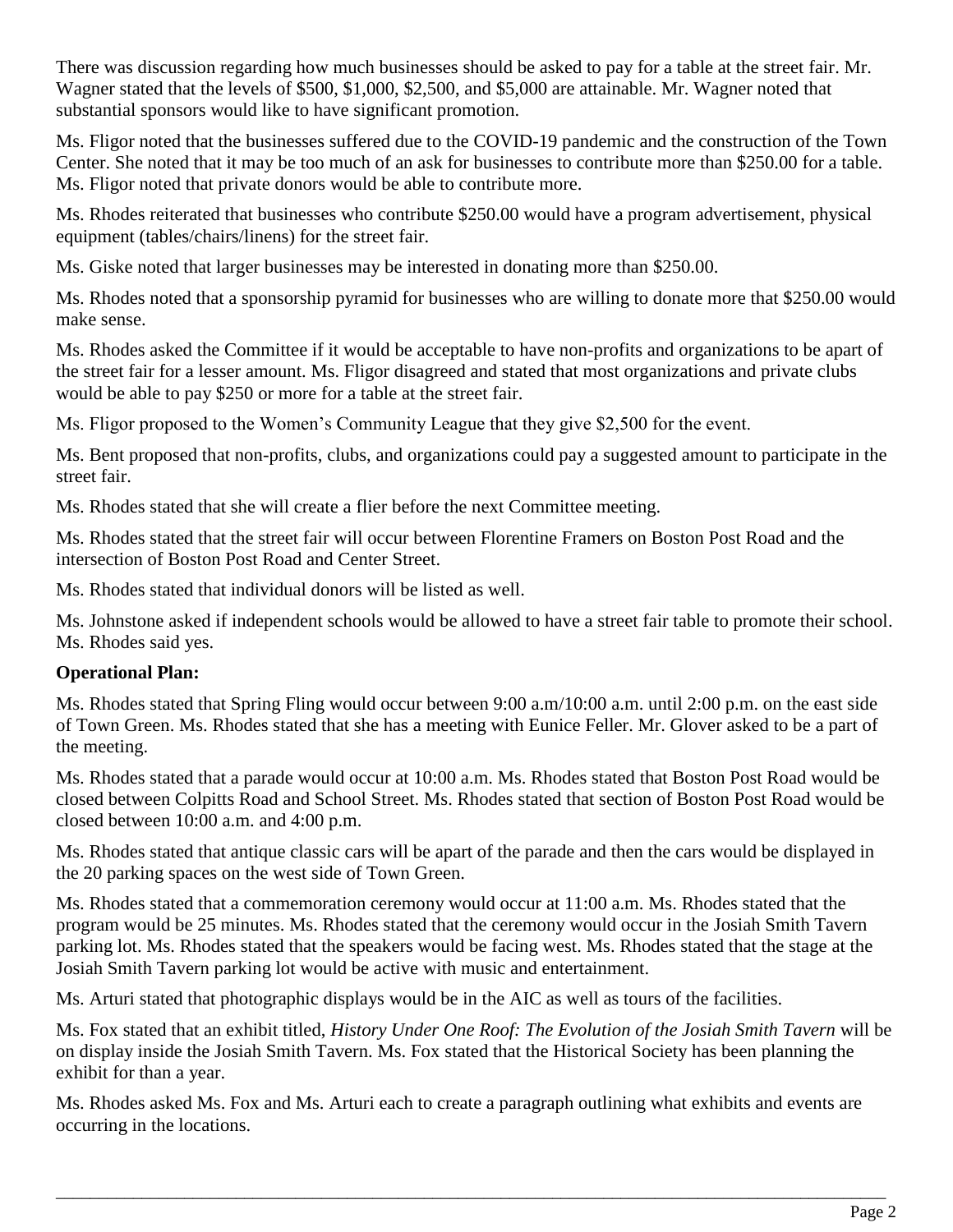Mr. Barnz-Snell stated that First Parish will have a bell tower tour, history exhibit of First Parish and will be offering food from their large-scale kitchen.

Ms. Rhodes stated that she is in contact with a General Knox reenactor and other reenactors to have interactive tours of various parts of the Town Center, including Knox Park.

Ms. Fligor suggested the name for the reenactments as "Footprints of History".

Ms. Riedel stated that she has a connection with Susan Rubenstein, Director of the Lexington Fifth and Drum Corps and the Lexington Minutemen Reenactors. Ms. Rhodes stated that she would like the Lexington Fifth and Drum Corps to join the parade. Ms. Fligor stated that the Jones Sisters could also have reenactors.

# **Public Safety:**

Ms. Rhodes noted that Spring Fling organizers would need access to the Green before the event. Ms. Rhodes noted that organizers and volunteers for the Celebrate Weston event would park in the Brothers parking lot.

Ms. Rhodes stated that Saint Peter's, Saint Julia's and First Parish have parking lots.

Ms. Giske noted that a train on wheels circles the Town Green during Spring Fling.

Ms. Rhodes stated that there will be a pavilion with food from local restaurants.

## **Town Commitments:**

Ms. Giske asked about 'Touch a Truck'. Ms. Rhodes stated that the Fire Station will be open for 'Touch a Truck' in addition to showcasing Fire Station artifacts. Ms. Rhodes stated that the Police Department could park some of their equipment. Mr. Glover stated that the DPW could also display some of their equipment.

## **Sub-Committees:**

Ms. Bent stated that the Select Board reviewed a few logos for the Celebrate Weston event. Ms. Rhodes stated that her staff would create a logo that is similar to the Weston 300 design. Ms. Bent noted that new Town logo would not replace the Town Seal. Ms. Bent stated that the Seal would still be used in all official documentation. Ms. Fox noted that Francis Blake, the designer of the Town Seal put significant thought into the design. Ms. Rhodes stated that the light poles in the Town Center would have the new logo.

Ms. Fligor noted that surrounding Towns have annual celebration events. Ms. Fligor hopes that this event occurs annually. Ms. Rhodes stated that the banners for the street lights can be used annually if need be. Ms. Rhodes stated that it is a possibility to purchase a banner for across the road, if there are enough funds raised.

Ms. Piedra stated that she anticipates two trail events, one that is accessible for seniors etc. and then a second trail event for others. Ms. Piedra stated that she will ask the Weston Forest & Trails Association to participate and the Rail Trail Committee. Ms. Piedra stated that she will help Ms. Rhodes regarding a trail route for the event.

Ms. Johnson stated that she spoke with the Council on Aging regarding the planning for the event. Ms. Johnson stated that the Council on Aging would like to walk in the parade. Ms. Johnson stated that the Council on Aging would like a table to give out information regarding their services.

Ms. Rhodes asked Ms. Varnau and the garden clubs to assist with providing greenery for various locations. Ms. Rhodes described locations for the flowers; such as the trough and stage. Ms. Rhodes stated that planters for Knox Park would be sufficient. Ms. Varnau stated that she would reach out to the other garden clubs.

Ms. Rhodes noted that there are power outlets at Knox Park. Ms. Rhodes stated that Mr. Cullen from the DPW is looking into if the pergola area has electricity. Ms. Giske stated that she would assist in finding power sources.

Ms. Giske stated that there should be a walk-through at the Josiah Smith Tavern and adjacent parking lot before the event.

\_\_\_\_\_\_\_\_\_\_\_\_\_\_\_\_\_\_\_\_\_\_\_\_\_\_\_\_\_\_\_\_\_\_\_\_\_\_\_\_\_\_\_\_\_\_\_\_\_\_\_\_\_\_\_\_\_\_\_\_\_\_\_\_\_\_\_\_\_\_\_\_\_\_\_\_\_\_\_\_\_\_\_\_\_\_\_\_\_\_\_\_\_\_\_\_\_